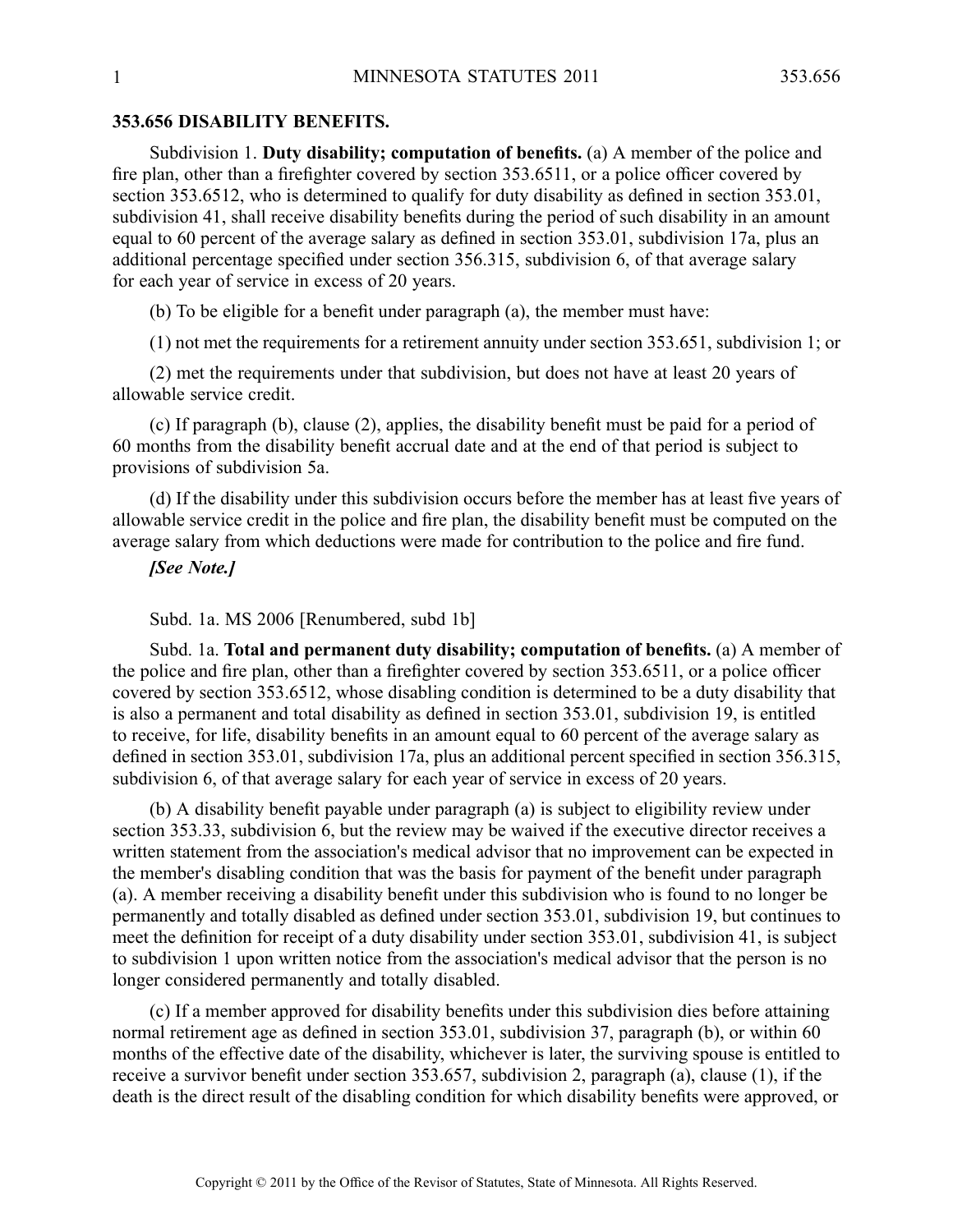section 353.657, subdivision 2, paragraph (a), clause (2), if the death is not directly related to the disabling condition for which benefits were approved under this subdivision.

(d) If the election of an actuarial equivalent optional annuity is not made at the time the permanen<sup>t</sup> and total disability benefit accrues, an election must be made within 90 days before the member attains normal retirement age as defined under section 353.01, subdivision 37, paragraph (b), or having collected total and permanen<sup>t</sup> disability benefits for 60 months, whichever is later. If <sup>a</sup> member receiving disability benefits who has dependent children dies, subdivision 6a, paragraph (c), applies.

# *[See Note.]*

Subd. 1b. **Optional annuity election.** (a) A disabled member of the police and fire fund may elect to receive the normal disability benefit or an actuarial equivalent optional annuity. If the election of an actuarial equivalent optional annuity is made before the commencement of paymen<sup>t</sup> of the disability benefit, the optional annuity must begin to accrue on the same date as the disability benefit covering only the disabilitant would have accrued.

(b) If an election of an optional annuity is not made before the commencement of the disability benefit, the disabilitant may elect an optional annuity:

(1) within 90 days before normal retirement age;

(2) upon the filing of an application to convert to an early retirement annuity, if electing to convert to an early retirement annuity before the normal retirement age; or

(3) within 90 days before the expiration of the 60-month period for which <sup>a</sup> disability benefit is paid, if the disability benefit is payable because the disabled member did not have at least 20 years of allowable service at normal retirement age.

(c) If <sup>a</sup> disabled member who has named <sup>a</sup> joint and survivor optional annuity beneficiary dies before the disability benefit ceases and is recalculated under subdivision 5a, the beneficiary eligible to receive the joint and survivor annuity may elect to have the annuity converted at the times designated in paragraph (b), clause (1), (2), or (3), whichever allows for the earliest paymen<sup>t</sup> of <sup>a</sup> higher joint and survivor annuity option resulting from recalculation under subdivision 5a, paragraph (e).

(d) A disabled member may name <sup>a</sup> person other than the spouse as beneficiary of <sup>a</sup> joint and survivor annuity only if the spouse of the disabled member permanently waives surviving spouse coverage on the disability application form prescribed by the executive director.

(e) If the spouse of the member permanently waives survivor coverage, the dependent child or children, if any, continue to be eligible for dependent child benefits under section 353.657, subdivision 3, and the designated optional annuity beneficiary may draw the monthly benefit.

(f) Any optional annuity under this subdivision, plus dependent child benefits, if applicable, are subject to the maximum and minimum family benefit amounts specified in section 353.657, subdivision 3a.

Subd. 2. **Benefits paid under workers' compensation law.** (a) If <sup>a</sup> member, as described in subdivision 1, is injured under circumstances which entitle the member to receive benefits under the workers' compensation law, the member shall receive the same benefits as provided in subdivision 1, with disability benefits paid reimbursed and future benefits reduced by all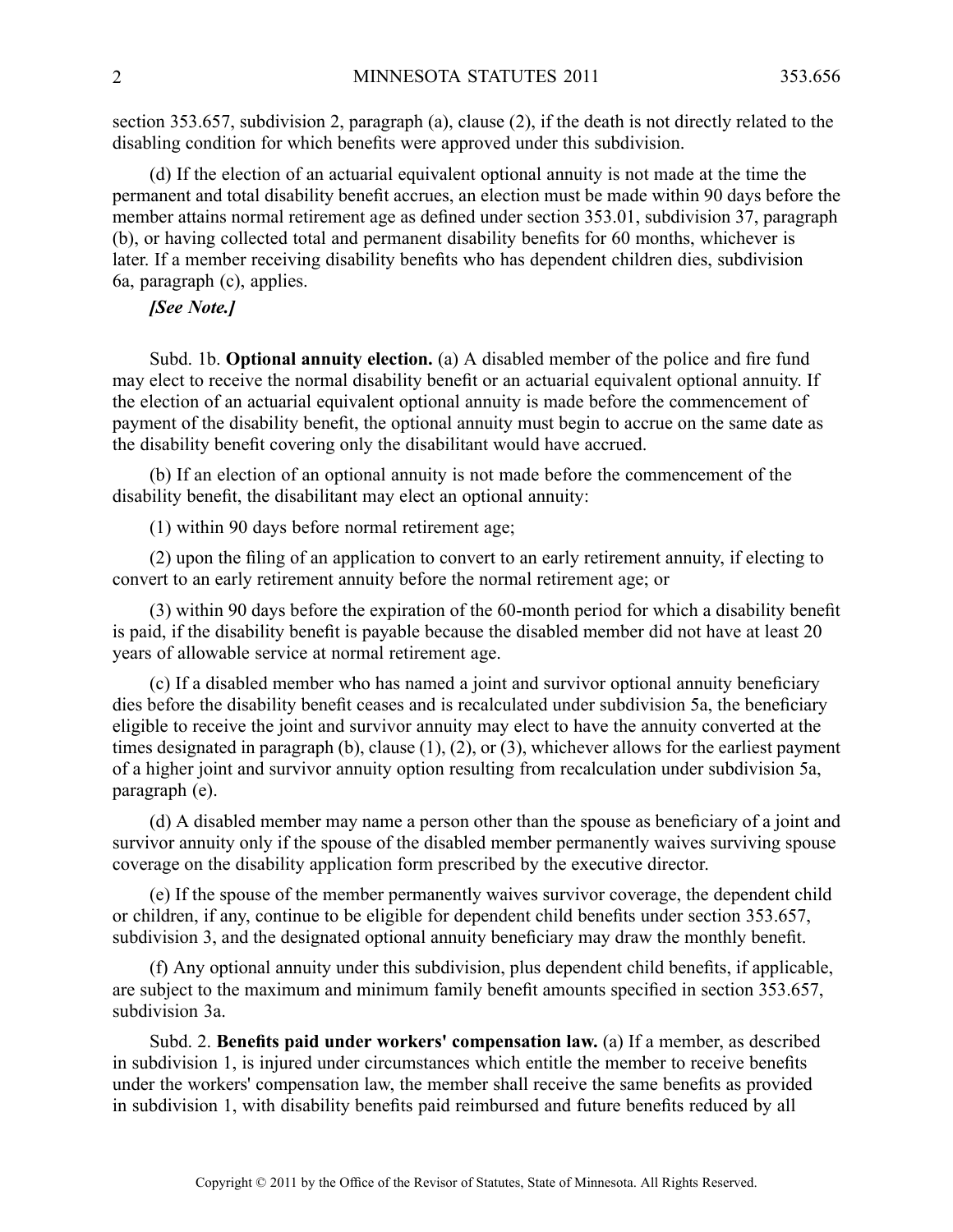periodic or lump-sum amounts, other than those amounts excluded under paragraph (b), paid to the member under the workers' compensation law, after deduction of amount of attorney fees, authorized under applicable workers' compensation laws, paid by <sup>a</sup> disabilitant if the total of the single life annuity actuarial equivalent disability benefit and the workers' compensation benefit exceeds: (1) the salary the disabled member received as of the date of the disability or (2) the salary currently payable for the same employment position or an employment position substantially similar to the one the person held as of the date of the disability, whichever is greater. The disability benefit must be reduced to that amount which, when added to the workers' compensation benefits, does not exceed the greater of the salaries described in clauses (1) and (2).

(b) Permanent partial disability payments provided for in section 176.101, subdivision 2a, and retraining payments provided for in section 176.102, subdivision 11, must not be offset from disability payments due under paragraph (a) if the amounts of the permanen<sup>t</sup> partial or retraining payments are reported to the executive director in <sup>a</sup> manner specified by the executive director.

Subd. 2a. **Reduction restored; overpayment.** Adisabled member who is eligible to receive <sup>a</sup> disability benefit under subdivision 2 as of June 30, 1987, and whose disability benefit amount had been reduced prior to July 1, 1987, as <sup>a</sup> result of the receipt of workers' compensation benefits, must have the disability benefit paymen<sup>t</sup> amount restored, as of July 1, 1987, calculated in accordance with subdivision 2. However, <sup>a</sup> disabled member is not entitled to receive retroactive repaymen<sup>t</sup> of any disability benefit amounts lost before July 1, 1987, as <sup>a</sup> result of the reduction required before that date because of the receipt of workers' compensation benefits.

Any disability benefit overpayments made before July 1, 1987, and occurring because of the failure to reduce the disability benefit paymen<sup>t</sup> to the extent required because of the receipt of workers' compensation benefits, may be collected by the association through the reduction of disability benefit or annuity paymen<sup>t</sup> made on or after July 1, 1987, until the overpaymen<sup>t</sup> is fully recovered.

Subd. 3. **Regular disability benefit.** (a) A member of the police and fire plan, other than <sup>a</sup> firefighter covered by section 353.6511, or <sup>a</sup> police officer covered by section 353.6512, who qualifies for <sup>a</sup> regular disability benefit as defined in section 353.01, subdivision 46, is entitled to receive <sup>a</sup> disability benefit, after filing <sup>a</sup> valid application, in an amount equal to 45 percen<sup>t</sup> of the average salary as defined in section 353.01, subdivision 17a.

(b) To be eligible for <sup>a</sup> benefit under paragraph (a), the member must have at least one year of allowable service credit and have:

(1) not met the requirements for <sup>a</sup> retirement annuity under section 353.651, subdivision 1, or

(2) met the requirements under that subdivision, but does not have at least 15 years of allowable service credit.

(c) If paragraph (b), clause (2), applies, the disability benefit must be paid for <sup>a</sup> period of 60 months from the disability benefit accrual date and, at the end of that period, is subject to provisions of subdivision 5a.

(d) For <sup>a</sup> member who is employed as <sup>a</sup> full-time firefighter by the Department of Military Affairs of the state of Minnesota, allowable service as <sup>a</sup> full-time state Military Affairs Department firefighter credited by the Minnesota State Retirement System may be used in meeting the minimum allowable service requirement of this subdivision.

*[See Note.]*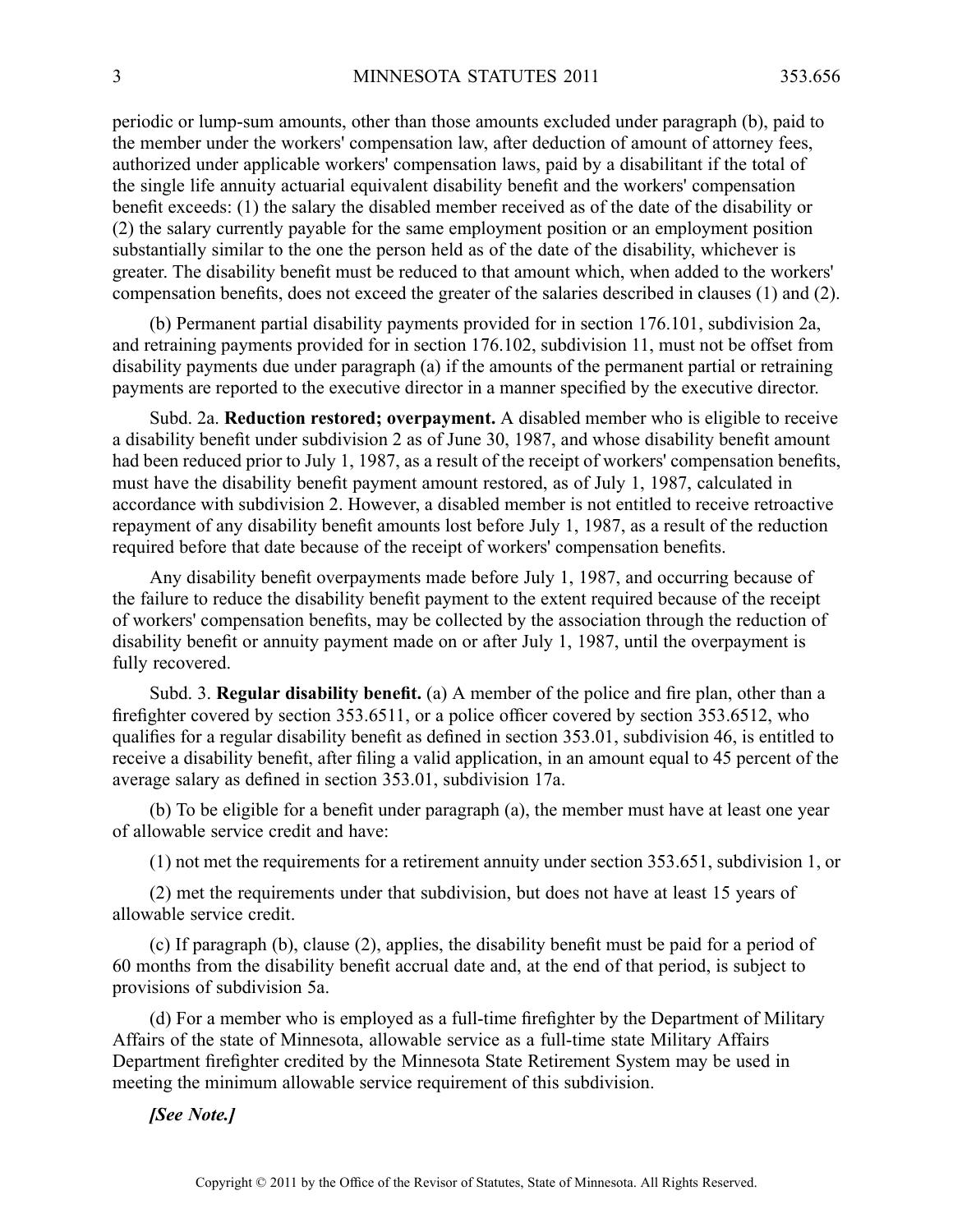Subd. 3a. **Total and permanen<sup>t</sup> regular disability; computation of benefits.** (a) A member of the police and fire plan, other than <sup>a</sup> firefighter covered by section 353.6511, or <sup>a</sup> police officer covered by section 353.6512, whose disabling condition is determined to be <sup>a</sup> regular disability under section 353.01, subdivision 46, that is also <sup>a</sup> permanen<sup>t</sup> and total disability as defined in section 353.01, subdivision 19, is entitled to receive, for life, <sup>a</sup> disability benefit in an amount equal to 45 percen<sup>t</sup> of the average salary as defined in section 353.01, subdivision 17a, plus an additional percen<sup>t</sup> specified in section 356.315, subdivision 6, of that average salary for each year of service in excess of 15 years.

(b) A disability benefit payable under paragraph (a) is subject to eligibility review under section 353.33, subdivision 6, but the review may be waived if the executive director receives <sup>a</sup> written statement from the association's medical advisor that no improvement can be expected in the member's disabling condition that was the basis for paymen<sup>t</sup> of the benefit under paragraph (a). Amember receiving <sup>a</sup> disability benefit under this subdivision who is found to no longer be permanently and totally disabled as defined under section 353.01, subdivision 19, but continues to meet the definition for receipt of <sup>a</sup> regular disability under section 353.01, subdivision 46, is subject to subdivision 3 upon written notice from the association's medical advisor that the person is no longer considered permanently and totally disabled.

(c) A member approved for disability benefits under this subdivision may elect to receive <sup>a</sup> normal disability benefit or an actuarial equivalent optional annuity. If the election of an actuarial equivalent optional annuity is not made at the time the total and permanen<sup>t</sup> disability benefit accrues, an election must be made within 90 days before the member attains normal retirement age as defined in section 353.01, subdivision 37, paragraph (b), or having collected disability benefits for 60 months, whichever is later. No surviving spouse benefits are payable if the member dies during the period in which <sup>a</sup> normal total and permanen<sup>t</sup> disability benefit is being paid. If <sup>a</sup> member receiving disability benefits who has dependent children dies, subdivision 6a, paragraph (c), applies.

### *[See Note.]*

Subd. 4. **Limitation on disability benefit payments.** (a) No member is entitled to receive <sup>a</sup> disability benefit paymen<sup>t</sup> when there remains to the member's credit unused annual leave, sick leave, or any other employer-provided salary continuation plan, or under any other circumstances when, during the period of disability, there has been no impairment of the person's salary as <sup>a</sup> police officer, <sup>a</sup> firefighter, or <sup>a</sup> paramedic as defined in section 353.64, subdivision 10, whichever applies.

(b) If <sup>a</sup> disabled member resumes <sup>a</sup> gainful occupation with earnings that, when added to the normal disability benefit, and workers' compensation benefit if applicable, exceed the disabilitant reemployment earnings limit, the amount of the disability benefit must be reduced as provided in this paragraph. The disabilitant reemployment earnings limit is the greater of:

(1) the salary earned at the date of disability; or

(2) 125 percen<sup>t</sup> of the base salary currently paid by the employing governmental subdivision for similar positions.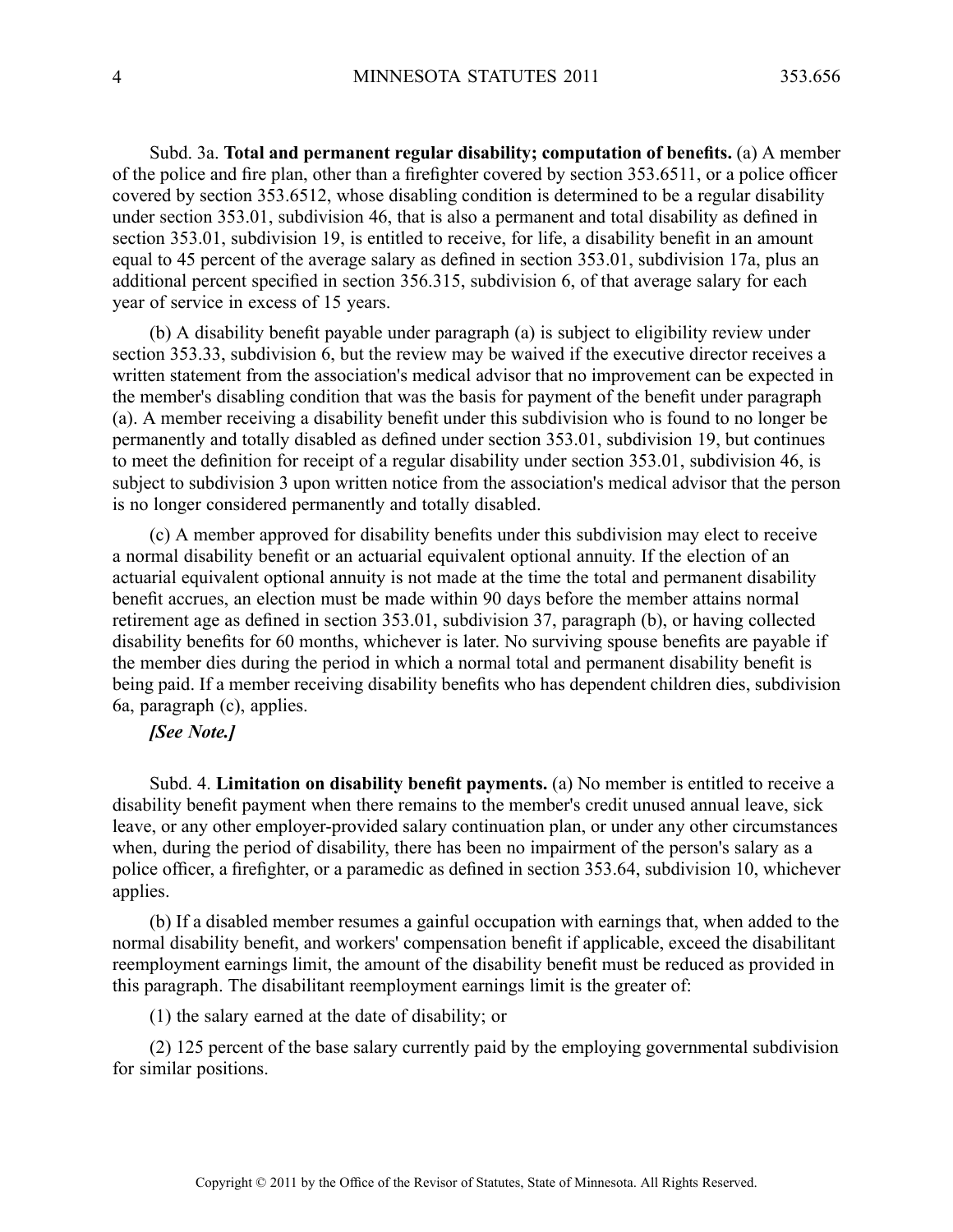(c) The disability benefit must be reduced by one dollar for each three dollars by which the total amount of the current disability benefit, any workers' compensation benefits if applicable, and actual earnings exceed the greater disabilitant reemployment earnings limit. In no event may the disability benefit as adjusted under this subdivision exceed the disability benefit originally allowed.

Subd. 5. [Repealed, 2007 <sup>c</sup> 134 art 4 <sup>s</sup> 36]

Subd. 5a. **Cessation of disability benefit.** (a) The association shall cease the paymen<sup>t</sup> of any disability benefit the first of the month following the reinstatement of <sup>a</sup> member to full time or less than full-time service in <sup>a</sup> position covered by the police and fire fund.

(b) A disability benefit paid to <sup>a</sup> disabled member of the police and fire plan, that was granted under laws in effect after June 30, 2007, terminates at the end of the month in which the member:

(1) reaches normal retirement age;

(2) if the disability benefit is payable for <sup>a</sup> 60-month period as determined under subdivisions 1 and 3, as applicable, the first of the month following the expiration of the 60-month period; or

(3) if the disabled member so chooses, the end of the month in which the member has elected to convert to an early retirement annuity under section 353.651, subdivision 4.

(c) If the police and fire plan member continues to be disabled when the disability benefit terminates under this subdivision, the member is deemed to be retired. The individual is entitled to receive <sup>a</sup> normal retirement annuity or an early retirement annuity under section 353.651, whichever is applicable, as further specified in paragraph (d) or (e). If the individual did not previously elect an optional annuity under subdivision 1a, paragraph (a), the individual may elect an optional annuity under subdivision 1a, paragraph (b).

(d) A member of the police and fire plan who is receiving <sup>a</sup> disability benefit under this section may, upon application, elect to receive an early retirement annuity under section 353.651, subdivision 4, at any time after attaining age 50, but must convert to <sup>a</sup> retirement annuity no later than the end of the month in which the disabled member attains normal retirement age. An early retirement annuity elected under this subdivision must be calculated on the disabled member's accrued years of service and average salary as defined in section 353.01, subdivision 17a, and when elected, the member is deemed to be retired.

(e) When an individual's benefit is recalculated as <sup>a</sup> retirement annuity under this section, the annuity must be based on clause (1) or clause (2), whichever provides the greater amount:

(1) the benefit amount at the time of reclassification, including all prior adjustments provided under Minnesota Statutes 2008, section 11A.18, through January 1, 2009, and thereafter as provided in section 356.415; or

(2) <sup>a</sup> benefit amount computed on the member's actual years of accrued allowable service credit and the law in effect at the time the disability benefit first accrued, plus any increases that would have applied since that date under section Minnesota Statutes 2008, 11A.18, through January 1, 2009, and thereafter as provided in section 356.415.

Subd. 6. [Repealed, 1993 <sup>c</sup> 307 art 4 <sup>s</sup> 54]

Subd. 6a. **Disability survivor benefits for pre-July 1, 2007, disabilitants.** (a) If <sup>a</sup> member who is receiving <sup>a</sup> disability benefit that was granted under the laws in effect before July 1, 2007,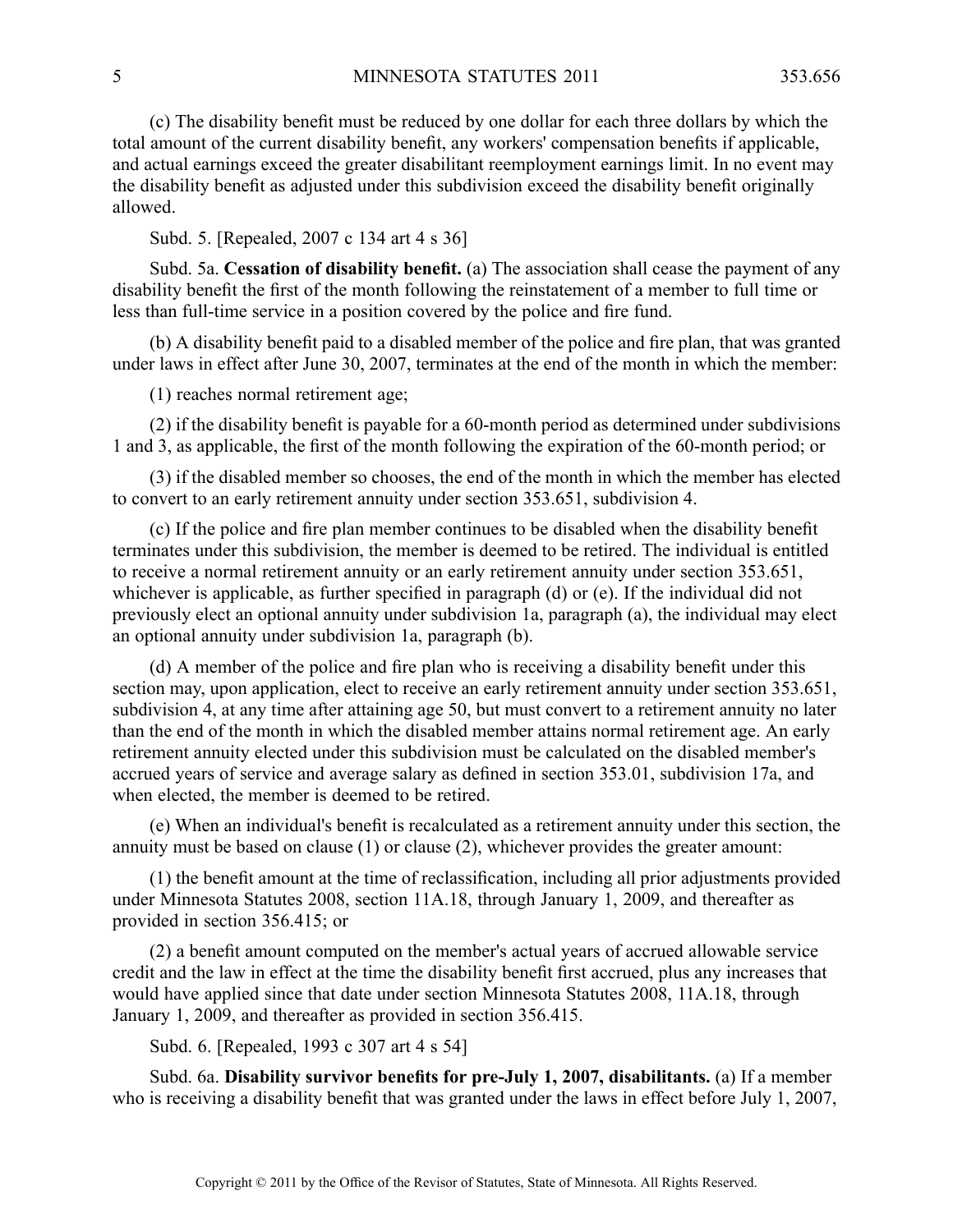dies before attaining normal retirement age as defined under section 353.01, subdivision 37, paragraph (b), or within five years of the effective date of the disability, whichever is later, the surviving spouse shall receive <sup>a</sup> survivor benefit under section 353.657, subdivision 2, paragraph (a), clause (2); or 2a, unless the surviving spouse elected to receive <sup>a</sup> refund under section 353.32, subdivision 1. The joint and survivor optional annuity under subdivision 2a is based on the minimum disability benefit under subdivision 1 or 3, or the deceased member's allowable service, whichever is greater.

(b) If the disability benefit was granted under the laws in effect before July 1, 2007, and the disabilitant is living at the age required for receipt of <sup>a</sup> retirement annuity under section 353.651, subdivision 1, or five years after the effective date of the disability, whichever is later, the disabled member may continue to receive <sup>a</sup> normal disability benefit, or the member may elect <sup>a</sup> joint and survivor optional annuity under section 353.30. The optional annuity is based on the minimum disability benefit under subdivision 1 or 3, or the member's allowable service, whichever is greater. The election of this joint and survivor annuity must occur within 90 days before attaining normal retirement age as defined under section 353.01, subdivision 37, paragraph (b), or within 90 days before the five-year anniversary of the effective date of the disability benefit, whichever is later. The optional annuity takes effect the first of the month following the month in which the person attains the age required for receipt of <sup>a</sup> retirement annuity under section 353.651, subdivision 1, or reaches the five-year anniversary of the effective date of the disability benefit, whichever is later.

(c) If any disabled member dies while receiving <sup>a</sup> benefit and has <sup>a</sup> dependent child or children, the association shall gran<sup>t</sup> <sup>a</sup> dependent child benefit under section 353.657, subdivision 3.

Subd. 7. [Repealed, 1992 <sup>c</sup> 432 art 2 <sup>s</sup> 51]

Subd. 8. **Application procedure to determine eligibility for police and fire plan disability benefits.** The application procedures to determine eligibility for police and fire plan disability benefits are defined under section 353.031.

Subd. 9. [Repealed, 2007 <sup>c</sup> 134 art 4 <sup>s</sup> 36]

Subd. 10. **Accrual of benefits.** (a) Except for <sup>a</sup> total and permanen<sup>t</sup> disability under subdivision 1a, <sup>a</sup> disability benefit begins to accrue when the applicant is no longer receiving any form of compensation, whether salary or paid leave 90 days preceding the filing of an application; or, if annual or sick leave, or any other employer-paid salary continuation plan is paid for more than the 90-day period, from the date on which the paymen<sup>t</sup> of salary ceased, whichever is later. Except for <sup>a</sup> total and permanen<sup>t</sup> disability under subdivision 1a, no member is entitled to receive <sup>a</sup> disability benefit paymen<sup>t</sup> when there remains to the member's credit any unused annual leave, sick leave, or any other employer-paid salary continuation benefit, or under any other circumstances when, during the period of disability, there has been no impairment of the person's salary.

(b) Payment of the disability benefit must not continue beyond the end of the month in which entitlement has terminated. If the disabilitant dies prior to negotiating the check for the month in which death occurs, paymen<sup>t</sup> must be made to the surviving spouse or, if none, to the designated beneficiary or, if none, to the estate.

Subd. 11. [Repealed, 2007 <sup>c</sup> 134 art 4 <sup>s</sup> 36] Subd. 12. [Repealed, 2007 <sup>c</sup> 134 art 4 <sup>s</sup> 36]